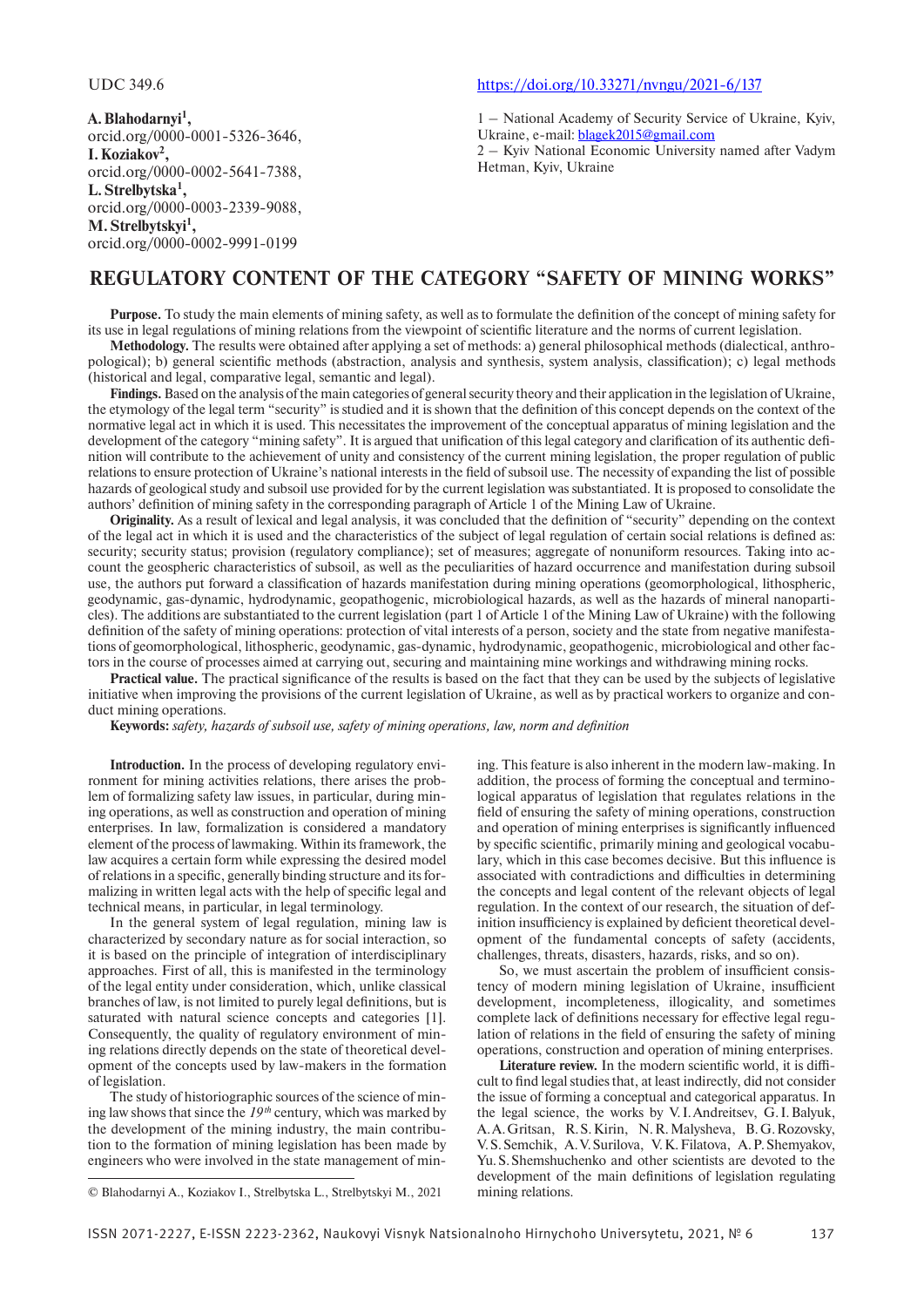**Unsolved aspects of the problem.** It should be recognized that many issues related to the definition of the basic concepts of mining law that accompany the genesis of legal aspects of modern mining doctrine have remained outside the scope of these researchers; they do not sufficiently use foreign experience of law-making in the field of regulating public relations as for the study, use and protection of mineral resources.

**Purpose.** The purpose of the article is a comprehensive study of the main elements of mining safety, as well as the definition of the concept of mining safety for its further use in the legal and regulatory environment of mining relations.

**Methods.** The obtained results are based on a set of methods: a) general philosophical (dialectical, anthropological); b) general scientific (abstraction, analysis and synthesis, system analysis, classification); c) legal (historical-legal, comparative-legal, semantic-legal).

**Results.** There is no doubt that unambiguity in terms definition, their perception and interpretation is the most important condition for the development and use of theoretical knowledge. After all, scientists and practitioners should clearly understand what is being discussed, what issue is under consideration, and what meaning this or that concept contains. Perhaps, out of all sciences, this problem is most crucial for law. This is explained by the fact that understanding, awareness and correct interpretation of the essence of legal categories form a holistic view of a corresponding phenomenon of legal reality, and also reflect its purpose for scientific and practical activities.

However, if legal science as a whole does not have a clear understanding of a certain category, or uses different terms to define the same social phenomena, this should not be considered a disadvantage. Rather, it is an indicator of the development of conceptual knowledge, an indicator showing that the process of forming a legal theory has not yet been completed. We agree that the multivariance of terms and their interpretation in the relevant field of legal knowledge is an indicator of the level of its formation and development. Therefore, we apply this context to the existence of differences in the definition of terms (categories) and their interpretation in various scientific studies conducted in the field of mining law.

Failure to comply with the requirements of unambiguity of concepts leads to unfounded conclusions and recommendations and, thus, deprives legal practice of the necessary theoretical basis. Thus, the most typical defects in legislative definitions are inaccuracy, abstractness, illogicality, ambiguity, and so on. In order to build correct logical connections of interrelated and interdependent concepts, the authors start the formation of the legal category "mining safety" with analyzing the main categories of general safety theory.

In modern scientific findings the position of researchers depends on the specifics and conditions of their consideration of the security phenomenon and its types: national, state, military, public, environmental, information, and others. The study on monitoring scientific sources allowed us to state the fact that most researchers understand safety as the absence of danger. This understanding is based on the etymological aspect of the term safety. One of the lexicological sources provides the definition, according to which security is a state when someone or something is not in danger.

Analysis of the definitions of this concept developed in domestic scientific research on national security problems, based on the etymology of this word, revealed the same semantic inaccuracy. The reason for it lies in the widespread use of the works by Russian researchers, who initially formed the conceptual and categorical apparatus of security science. These works are characterized by the fact that when defining safety as the absence of danger, the concept of "nebezbeka (*danger* in Ukrainian)" is contrasted with "bezpeka (*safety* in Ukrainian)". This is due to the presence of a negative prefix "bez (*without* in Ukrainian)" in the word "bezpeka (*safety* in Ukrainian)". Of course, this approach is quite acceptable for the semantics of the Russian language.

However, Ukrainian word formation has different rules. First, the word "opasnost (*danger* in Russian)" in the Ukrainian language corresponds to the word "nebezpeka (*danger* in Ukrainian)", in the structure of which, as we can see, there are two negative prefixes: "ne" and "bez". Secondly, in contrast to the morphology of the Russian language, in which the primary (root) word is "danger" and its derivative "safety", the etymology of Ukrainian words is different. Here, the primary word is "bezpeka (safety)", and its derivative is "nebezpeka (danger)". At first glance, this should contradict the logic of the formation of these concepts, since danger is the primary concept, and protection and security are always secondary. The reason for this may be rooted in the use of the common base "pek", which is the personification of danger. That is why the Ukrainian word "bezpeka/safety" consists of two parts of the prefix "bez/without" and the root "pek", which means absence of influence of this negative character, which represented evil in ancient times. Accordingly, the word "nebezpeka (*danger* in Ukrainian)" by combining the parts "ne (*not* in Ukrainian)" and "bez (*without* in Ukrainian)" indicates that the event or action did not occur without the participation of something evil.

It is also worth mentioning that the Ukrainian etymology of these words coincides with the concept about Man and Society safety as described in the philosophy of Ancient Greece. This concept did not go beyond the ordinary and was interpreted as the absence of danger or evil, which implied that the state of security corresponded to prevention and avoidance of harm (damage).

The analysis of theoretical studies and empirical examination of law-making practice confirm the conclusion that facts which are justified and proved in doctrinal context are not always acceptable in pragmatic and normative context. For example, in legal encyclopedic and dictionary literature, national security is defined as the state of safety of vital interests of an individual, society and the state from internal and external threats, or as a system of state measures aimed at protecting national interests, ensuring the safety of an individual, society, and the state from internal and external threats in all spheres of life.

Modern legislation is characterized by a wide contextual use of the word "safety/security", although the interpretation of this term in regulatory legal acts is quite different. Lexical and legal research into norms and definitions that are represented in the current regulatory legal acts demonstrates that the legislative interpretation of the concept of security is carried out in the following sense:

1) protection – security is interpreted as an attribute of an object (system, equipment, process), its characteristic, property (ability) to resist a threat and prevent dangerous states (situations), to stay away from them;

2) state of being protected – safety is the state of an object (system, process), in which the possibility of a dangerous event or the occurrence of its adverse consequences is excluded within the limits of acceptable risk;

3) ensuring compliance with norms – safety characterizes a certain, primarily fixed in regulatory legal acts, conditions of an activity (process) under which the impact of adverse (dangerous) events and phenomena on the object is excluded (reduced);

4) a set of unified measures  $-$  security is considered as a system of measures that protect an object from danger (threats);

5) a set of heterogeneous means – security is represented as a synthesis of means, structures, devices, characteristics and indicators (including engineering, design, technical, architectural, technological and other solutions), which are taken into account and applied to prevent and reduce the number of accidents and the severity of their consequences.

It is obvious that the legislative (official) definition of the concept of "safety" depends on the context of the normative legal act in which it is used, and is interpreted taking into account the specifics of the object and subject of legal regulation.

In this regard, we recall paragraph 4 of Article 1 of the Law of Ukraine of June 21, 2018 No. 2469-VIII "On national security of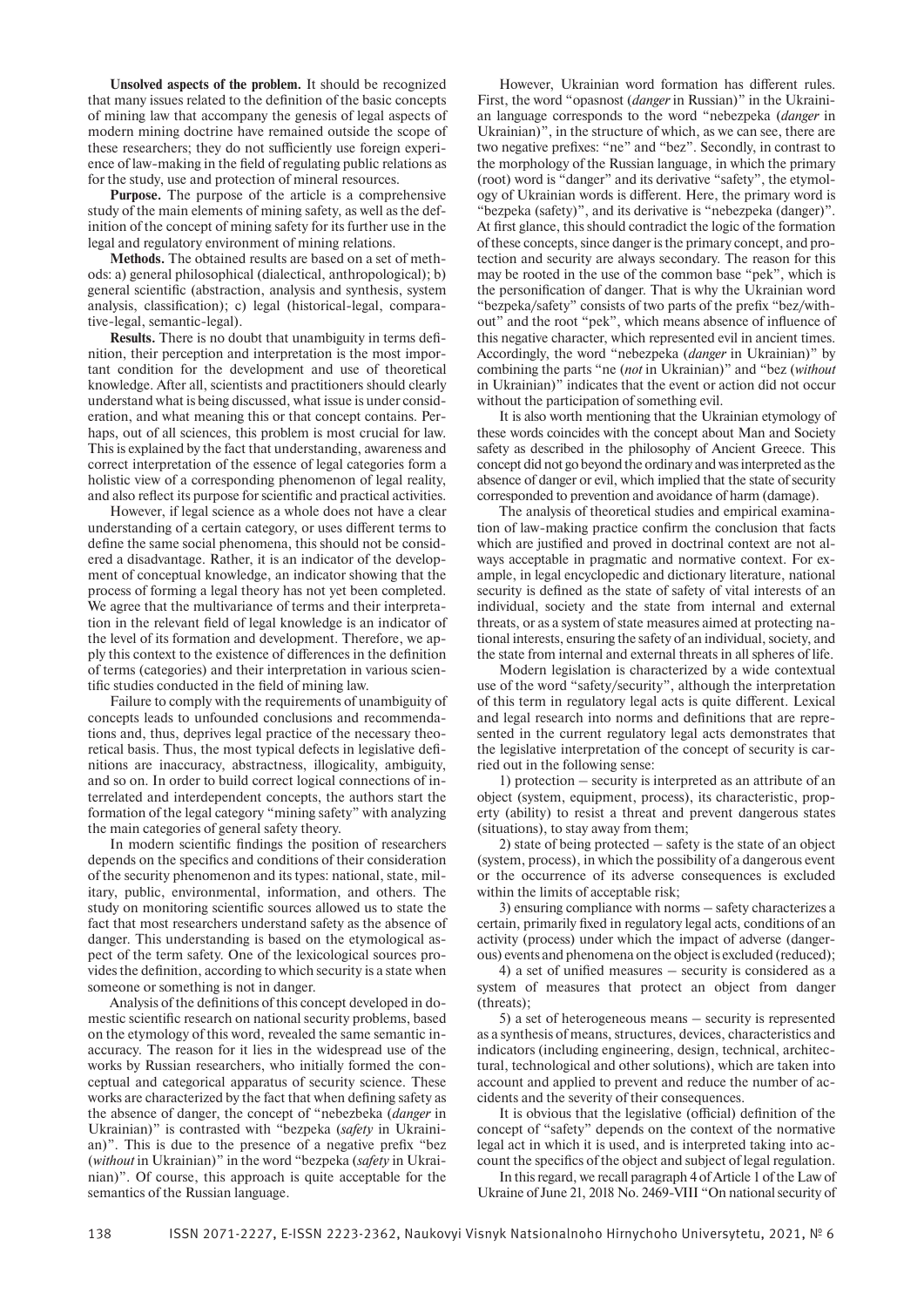Ukraine" [2], which stipulates that national security means protection of state sovereignty, territorial integrity and democratic constitutional order and other vital national interests from real and potential threats. The legislator suggests that national interests of Ukraine should include vital interests of a person, society and the state, the implementation of which ensures the state sovereignty of Ukraine, its progressive democratic development, as well as safe living conditions and the well-being of its citizens.

The definition of national security enshrined in this normdefinition is significantly different from the one previously formulated in Article 1 of the Law of Ukraine of June 19, 2003 No. 964-IV "On the basis of national security of Ukraine" [3], in which this term was interpreted as "protection of vital interests of a person and citizen, society and the state, which ensures the sustainable development of society, timely identification, prevention and neutralization of real and potential threats to national interests in the spheres … use of mineral resources … minerals … if there are negative trends to create potential or real threats to the national interests".

In this study, we proceed from the fact that safety in a modern man-made society is characterized not by the absence of danger, but by a state of security based on: 1) awareness of the existing complex of threats (hazards); 2) practical implementation of measures to prevent and stop these dangers.

The process of using mineral resources is no exception in this sense, and the applied regulatory measures should take into account all possible hazards – both real and potential – while determining the content of the legal category of the safety of mining operations as well as of construction and operation of mining enterprises. However, there is a significant definitive insufficiency in the mining legislation in this regard. According to the results of content analysis of the norms of the Mining Law of Ukraine [4], the word "safety/security" is used more than 50 times in various phrases, in particular: safety of mining operations conduct, safety while performing mining operations, safety of mining operations, and the like. At the same time, such categories as "safe operation of mining enterprises" and "safety of mining enterprises" are used in this context, and certain types of security in terms of environment, fire, radiation, and so on, are also indicated.

Despite this fact, the glossary of the Mining law of Ukraine does not contain a corresponding norm that would reveal the content of both – the general concept of "safety", which would perform a service role in the conceptual apparatus of the law, and a specific definition of mining safety. However, it is defined neither by inter-sectoral nor industry safety rules that establish standards for safe mining operations, requirements for ventilation and emergency protection of mine workings, compliance with the dust and gas regime, industrial sanitation, labor and environmental protection (Safety rules for the development of ore and nonmetallic mineral deposits by underground method [5], Safety rules in coal mines [6], Labor protection rules for the development of mineral deposits in an open-pit way [7]).

It should be noted that Article 1 of this law [4] contains the norm-definition "especially dangerous underground conditions", i. e. conditions in mines and mineries that are associated with the action of difficult-to-predict manifestations of geological and gas-dynamic factors that cause danger (*ne bezpeka* in Ukrainian) to life and health of their employees (release and explosions of gas and dust, sudden emissions, rock impacts, collapses, spontaneous combustion of rocks, flooding of mineries, and so on).

It is important to note that this norm contains a list of negative factors stipulated in the legislation (formalized) that does not exhaust all types of hazards and threats faced by subsurface users. In particular, the safety of the mining industry is associated with the presence of physical, mechanical, biological, chemical and psychosocial risk factors [8]. Based on the fact that according to Article 4 of the Mining Law of Ukraine, ensuring the safety and health of people in particularly dangerous conditions is one of the objects of mining relations, we

believe that application of the most complete list of factors that cause danger will contribute to law-making.

When drafting this list, it is necessary to take into account, first, the geospheric uniqueness of mineral resources, which distinguishes them from other environmental objects; second, the typology of the mountain range properties which is used in mining; third, the grouping of characteristics inherent in the mineral recourse studies coherent with the current scientific trends in mining and geological cycle; fourth, the specifics of the occurrence and manifestations of hazards in the process of using mineral resources.

So, taking into account the requirements of legal technology for creating legal acts and the specifics of forming legal terminology, we believe that the following classification is more complete in terms of regulating the safety of mining operations:

- geomorphological hazards (landscape disturbances, subsidence and surface shifts, landslides, cracks and sinkholes of the soil, other surface disturbances and transformations);

- lithospheric and ecological hazards (depletion of mineral resources as a result of exceeding the losses standards and depletion of minerals during mining; pollution and damage to mineral resources; changes in the geomechanical and geodynamic state of the mountain range; appearance of erosion forms, suffusion and karst formations; contamination of ground and underground waters, changes in their chemical composition as a result of man-inflicted violation of the exchange between aquifers; other consequences of negative geological environment);

- geodynamic hazards (man-made (induced) earthquakes, mine impacts, collapses and blockages of mine workings, stairs of ledges and destruction of quarry sides, well fractures, manifestations of abnormal geodynamics of the mountain range);

- gas dynamic hazards (gas and dust emissions; sudden emissions of gas and minerals; increased gas release, which worsens mine atmosphere; accumulation of gases dangerous to human health in mine workings and underground structures, in particular, radon group gases);

- hydrodynamic hazards (violations of the hydrological regime and the level of underground and ground water under the influence of anthropogenic activities, flooding of territories, flooding of mine workings, breakthroughs of water, clay, pulp and other harmful substances in them).

We also consider it necessary to supplement this list with the following negative factors, which are mostly insufficiently studied to date, but at the same time tend to create potential threats to the vital interests of a person and citizen, society and the state:

- hazards of mineral nanoparticles (the occurrence of microand nanoscale mineral particles in the process of man-made rock disturbance and an increase in the amount of ultrafine (floating) dust, which poses danger to human health in the mine air; removal of these particles into the atmosphere during the ventilation of mining enterprises, which creates additional environmental problems that have not yet been sufficiently studied);

- geopathogenic hazards (the presence of negative impact on human health and vital activity of geoelectric fields operating in the bioactive range in geopathogenic zones, geographically related to anomalies of the geological environment, including those arising as a result of man-made changes in the subsurface);

- microbiological hazards (the possibility of moving into the environment of fossil microorganisms (paleobacteria) that exist in the lithosphere, whose properties and impact on the human body are not fully studied) [9].

Being the result of natural geological forces or technological operations, the above-mentioned dangerous manifestations affect humans and the environment, and therefore require understanding, evaluation and development of regulatory measures to prevent and stop them.

The above mentioned issues allow us to define the concept of mining safety as follows: protection of vital interests of a person, society and the state from negative manifestations of geomorphological, lithospheric-ecological, geodynamic, gas-dynamic,